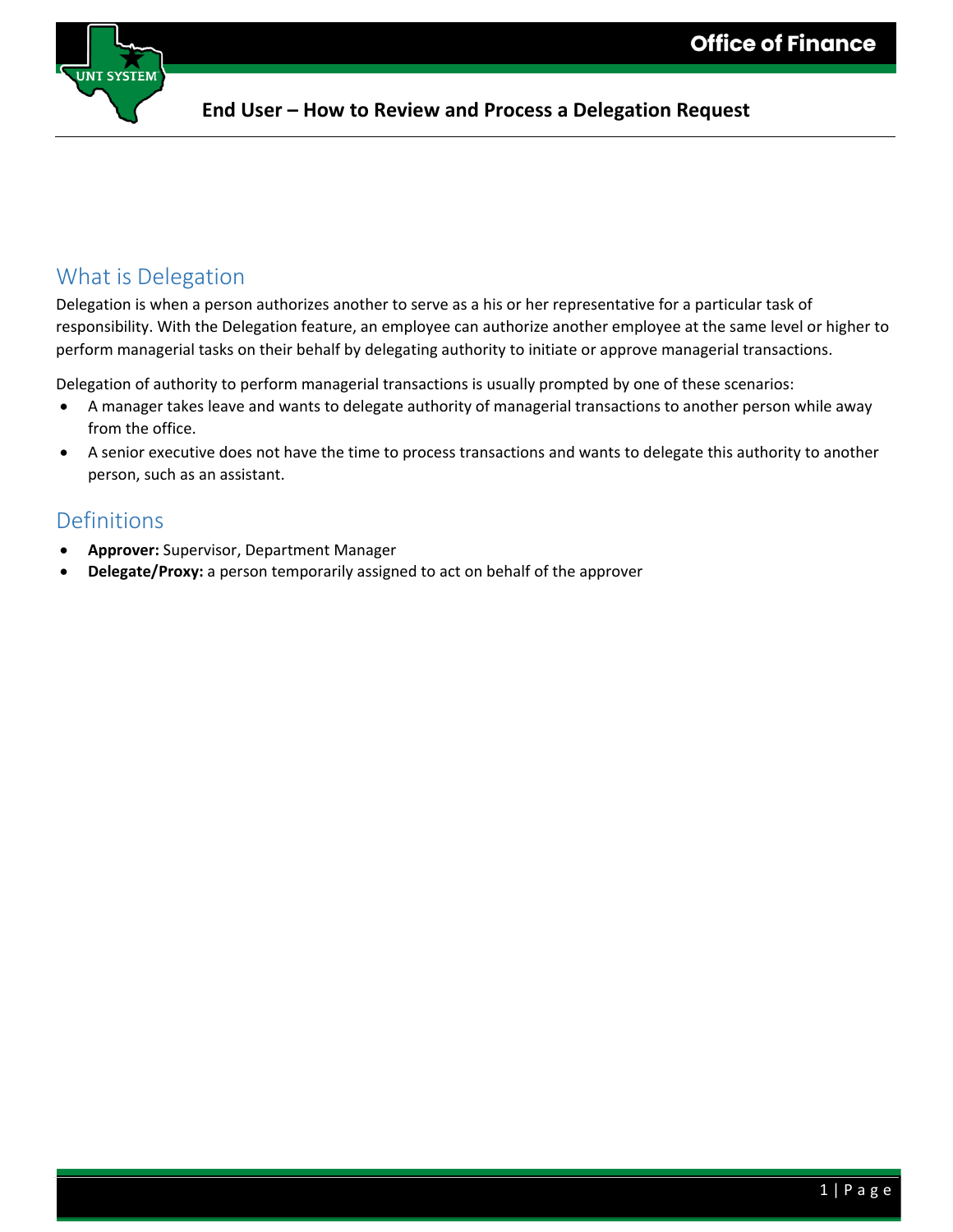

**End User – How to Review and Process a Delegation Request**

## How to Review and Process a Delegation Request:

| Step 1 | You will receive an email with a link to<br>log into the HR portal review and<br>accept the delegation request.                                                                                                                                  | Reply Q Reply All C Forward SOIM<br>Tue 4/27/2021 11:18 AM<br>$\mathsf{D}%$<br>Delegation-DoNotReply@untsystem.edu<br>A Delegation Request from<br>has been submitted for Review and Acceptance                                                                                                                                                                                                                                                                                                        |
|--------|--------------------------------------------------------------------------------------------------------------------------------------------------------------------------------------------------------------------------------------------------|--------------------------------------------------------------------------------------------------------------------------------------------------------------------------------------------------------------------------------------------------------------------------------------------------------------------------------------------------------------------------------------------------------------------------------------------------------------------------------------------------------|
|        | Select the link to review the<br>delegation.                                                                                                                                                                                                     |                                                                                                                                                                                                                                                                                                                                                                                                                                                                                                        |
|        | <b>REMINDER:</b> Only accept the<br>delegation if you will be in the office<br>during the time of the delegation. If<br>you will be out of the office, you will<br>need to notify the delegator so they<br>can set up an alternative delegation. | To Accept or Reject the Delegation Request:<br>Login to your employee portal (http://my.untsystem.edu/)<br>$ 1\rangle$                                                                                                                                                                                                                                                                                                                                                                                 |
| Step 2 | Log into your employee portal<br>(MyUNTSystem.edu)                                                                                                                                                                                               | VUNT SYSTEM!<br>Employee<br><b>Self Service</b><br><b>EUID</b><br>NINT<br><b>hschip Conversity of NORTH TEXAS</b><br>Password<br>Sign in<br>Can't sign in? Clear your web brows<br>cache or open a private browsing session.<br>Check your EUID and password, or<br>complete a service request for assistance<br><b>UNT DALLAS</b><br>UNT SYSTEM<br>dministration<br>Service intermissions occur on Tuesday<br>and Thursday from 7:00 to 9:30 pm and<br>Saturday from 7:00 pm until noon on<br>Sunday. |
| Step 3 | Under Employee Self Service, Select<br>Delegations tile.                                                                                                                                                                                         | ▽ Employee Self Service<br><b>Delegations</b>                                                                                                                                                                                                                                                                                                                                                                                                                                                          |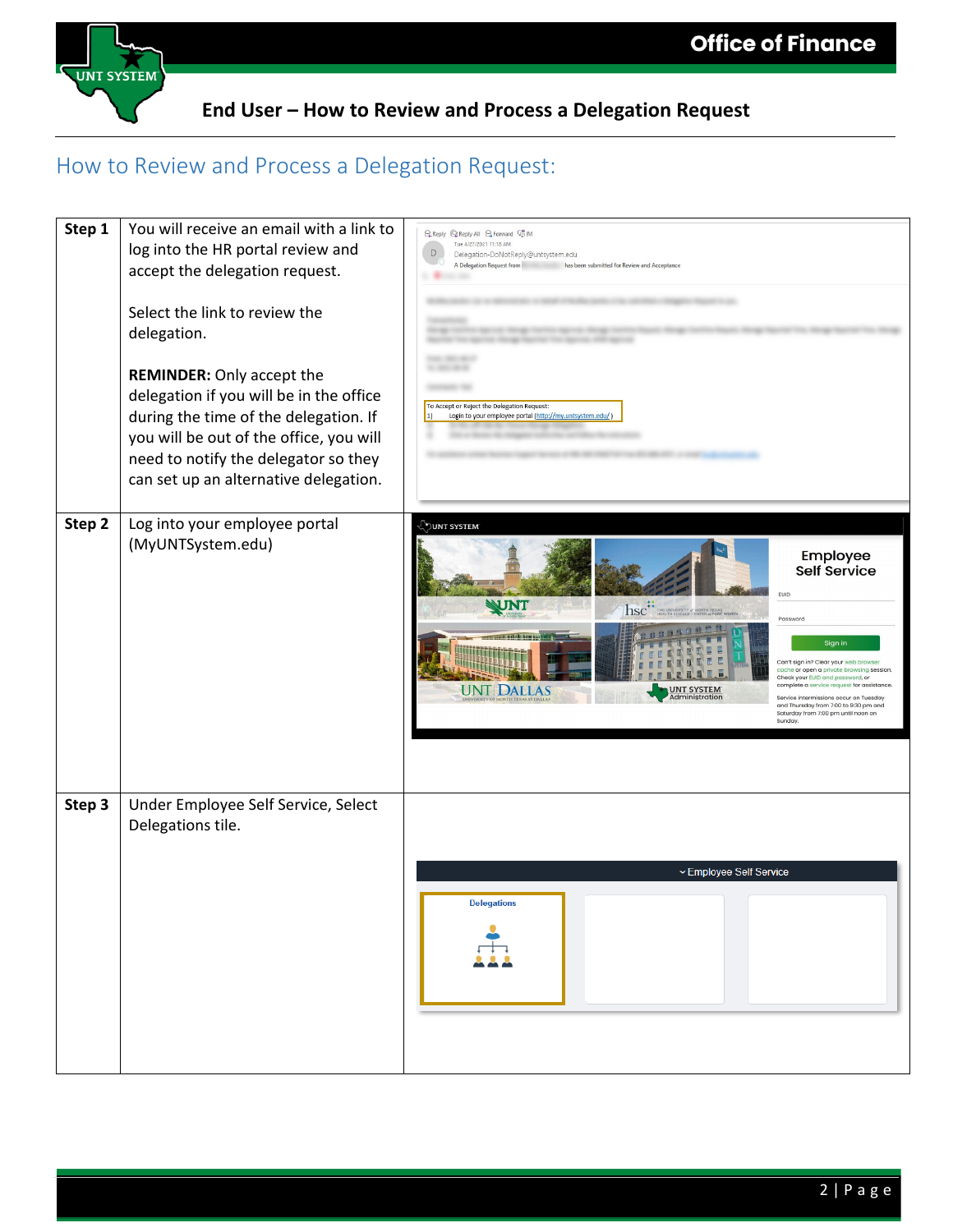

# **End User – How to Review and Process a Delegation Request**

| Step 4            | Select My Delegated Authorities Tile                                                                                                                                                                                                                                                                                                                                                                | <b>My Delegated Authorities</b>                                                                                                                                                                                                                                                                                                                                                                               |
|-------------------|-----------------------------------------------------------------------------------------------------------------------------------------------------------------------------------------------------------------------------------------------------------------------------------------------------------------------------------------------------------------------------------------------------|---------------------------------------------------------------------------------------------------------------------------------------------------------------------------------------------------------------------------------------------------------------------------------------------------------------------------------------------------------------------------------------------------------------|
|                   |                                                                                                                                                                                                                                                                                                                                                                                                     |                                                                                                                                                                                                                                                                                                                                                                                                               |
| Step <sub>2</sub> | Select Submitted tab to review the<br>submitted Delegation.                                                                                                                                                                                                                                                                                                                                         | Delegations<br>Revoked<br><b>Submitted</b><br>Active<br>Accepted<br>Ended<br>Rejected                                                                                                                                                                                                                                                                                                                         |
| Step 3            | Check the box to Accept or Reject<br>the delegation.                                                                                                                                                                                                                                                                                                                                                | < Delegations<br>Active<br>Accepted<br>Ended<br>Rejected<br>Revoked<br><b>Submitted</b><br>Accept<br>Reject<br><b>Transactions</b><br>$\Box$<br>Manage Reported Time Approval, Manage Reported Time, Manage Overtime Approval, Manage Overtime Request, ePAR Approval                                                                                                                                         |
| Step 4            | Select Accept or Reject.<br>You will receive a pop-up message.<br>Be sure you are in the office<br>٠<br>during the time that the<br>delegation is active. You cannot<br>delegate a delegation.<br>If you are not in the office at the<br>٠<br>time of the delegation, reject<br>the delegation and let the<br>delegator know that you cannot<br>proxy for them while they are<br>out of the office. | < Delegations<br>Active<br>Accepted<br>Ended<br>Rejected<br>Revoked<br>Submitted<br>Reject<br>Accept<br><b>Transactions</b><br>Manage Reported Time Approval, Manage Reported Time, Manage Overtime Approval, Manage Overtime Request, ePAR Approval<br>☑<br>Are you sure you want to accept the selected delegations?<br>No<br>Yes<br>Are you sure you want to reject the selected delegations?<br>Yes<br>No |
| Step 5            | Select the Active or Accepted Tab to<br>review the active/accepted<br>Delegation.                                                                                                                                                                                                                                                                                                                   | < Delegations<br>Accepted<br>Ended<br><b>Active</b><br>Rejected<br><b>Revoked</b><br>Submitted<br>Reject<br>Accept<br><b>Transactions</b><br>Manage Reported Time Approval, Manage Reported Time, Manage Overtime Approval, Manage Overtime Request, ePAR Approval                                                                                                                                            |